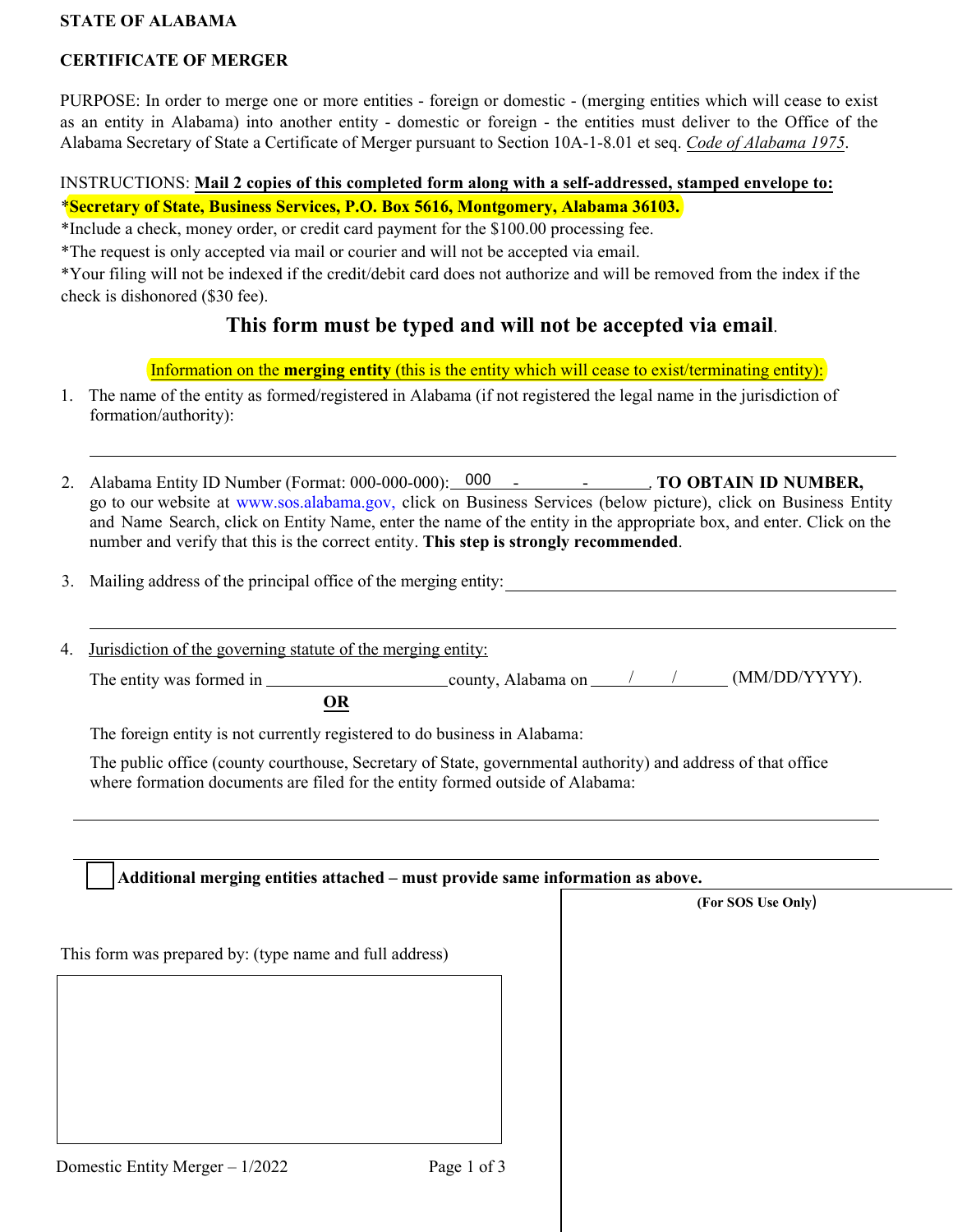### **CERTIFICATE OF MERGER**

Information on the **surviving entity** (this is the entity which will continue to exist):

- 5. The name of the entity as formed/registered in Alabama (if not registered, the legal name in the jurisdiction of formation/authority):
- 6. Alabama Entity ID Number (Format: 000-000-000): - **TO OBTAIN ID NUMBER,** 000 go to our website at [www.sos.alabama.gov](http://www.sos.alabama.gov/), click on Business Services (below picture), click on Business Entity and Name Search, click on Entity Name, enter the name of the entity in the appropriate box, and enter. Click on the number and verify that this is the correct entity. **This step is strongly recommended**
- 7. Mailing address of the principal office of the surviving entity:
- 8. Jurisdiction of the governing statute of the surviving entity:

The entity was formed in county, Alabama on / / (MM/DD/YYYY).

**OR**

The surviving entity is an Alabama domestic entity, which is not registered or is not required to register. This will result in all merging entities merging out of existence and no surviving entity registered to do business in Alabama.

The surviving entity is a foreign entity which is not registered and therefore not qualified to do business in Alabama. This will result in all merging entities merging out of existence and no surviving entity registered to do business in Alabama.

### **Required for entities formed outside of Alabama or Domestic Entities Not Registered with the Alabama Secretary of State:**

The public office (county courthouse, Secretary of State, governmental authority) and address of that office where formation documents are filed for the entity formed outside of Alabama:

- 9. The effective date of the merger shall be:  $\frac{1}{\sqrt{1-\frac{1}{2}}}\frac{1}{\sqrt{1-\frac{1}{2}}}\frac{1}{\sqrt{1-\frac{1}{2}}}\frac{1}{\sqrt{1-\frac{1}{2}}}\frac{1}{\sqrt{1-\frac{1}{2}}}\frac{1}{\sqrt{1-\frac{1}{2}}}\frac{1}{\sqrt{1-\frac{1}{2}}}\frac{1}{\sqrt{1-\frac{1}{2}}}\frac{1}{\sqrt{1-\frac{1}{2}}}\frac{1}{\sqrt{1-\frac{1}{2}}}\frac{1}{\sqrt{1-\frac{1}{$ received by the Office of the Secretary of State or a later date which may not be later than the 90th day after the date the instrument was signed). The index of the Alabama Secretary of State will not reflect a date prior to the **date received/filed by that office.**
- 10. The undersigned certify that the Plan of Merger has been approved and executed by each of the entities, which are to merge in accordance with *Code of Alabama of 1975*, Title 10A.
- 11. The undersigned certify that if the surviving or resulting entity is one in which one or more owners lack limited liability protection, each owner of an entity party to the merger who is to be an owner of the surviving entity without limited liability protection has consented to the merger in writing.
- 12. The undersigned certify that a copy of the Plan of Merger shall be furnished on request and without cost to any owner of any entity, which is a party to this merger.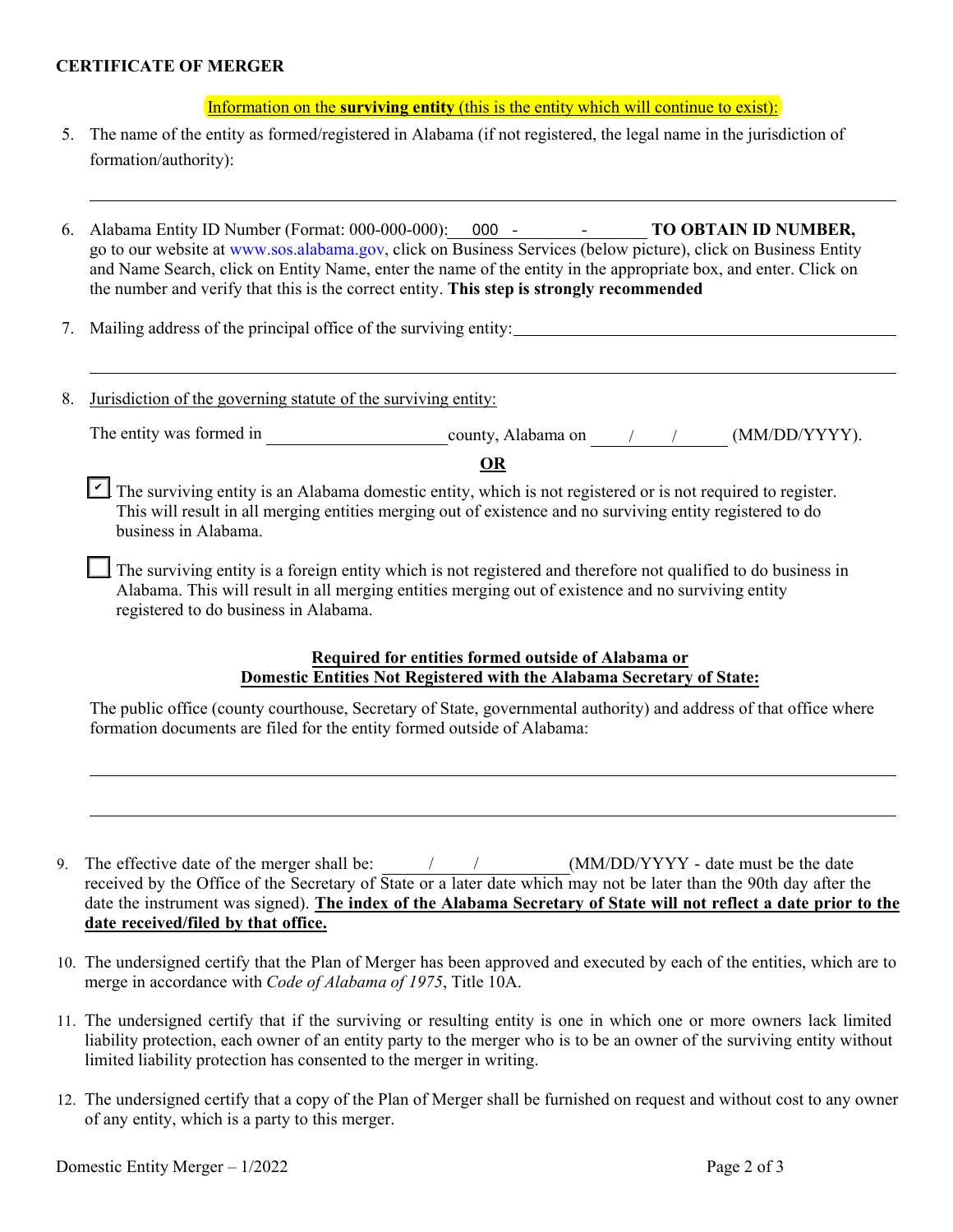#### **CERTIFICATE OF MERGER**

13. A copy of the Plan of Merger is on file at a place of business of the surviving entity which is (street address):

14. Amendments to surviving entity's formation documents (name changes may require a name reservation):

15. **Foreign Entity requirement – surviving entity only**: Undersigned certifies that the surviving foreign entity resulting from this merger is deemed: (1) To consent that service of process in a proceeding to enforce any obligation or any dissenter's rights of owners of each domestic entity a party to the merger or conversion may be made by registered mail addressed to the surviving or converted entity at the address set forth in the certificate of merger or statement of conversion, as the case may be, or by any method provided by the Alabama Rules of Civil Procedure. Any notice or demand required or permitted by law to be served on the domestic entity may be served on the surviving or converted foreign entity by registered mail addressed to the surviving or converted entity at the address set forth in the plan of merger or statement of conversion, as the case may be, or in any other manner similar to the procedure provided by the Alabama Rules of Civil Procedure for the service of process; and (2) To agree that it will promptly pay to dissenting owners of each domestic entity that is a party to the merger or conversion the amount, if any, to which they are entitled under Alabama law. [10A-1-8.04]

Copies of any other documents which are consistent with Section 10A of the *Code of Alabama 1975,* have been attached. (May include Plan of Merger, additional signature pages as attachments, etc.)

/ /

Typed name **and** title of signature below

Signature of person authorized to sign per 10A-1-4.01

/ /

Typed name **and** title of signature below

Signature of person authorized to sign per 10A-1-4.01